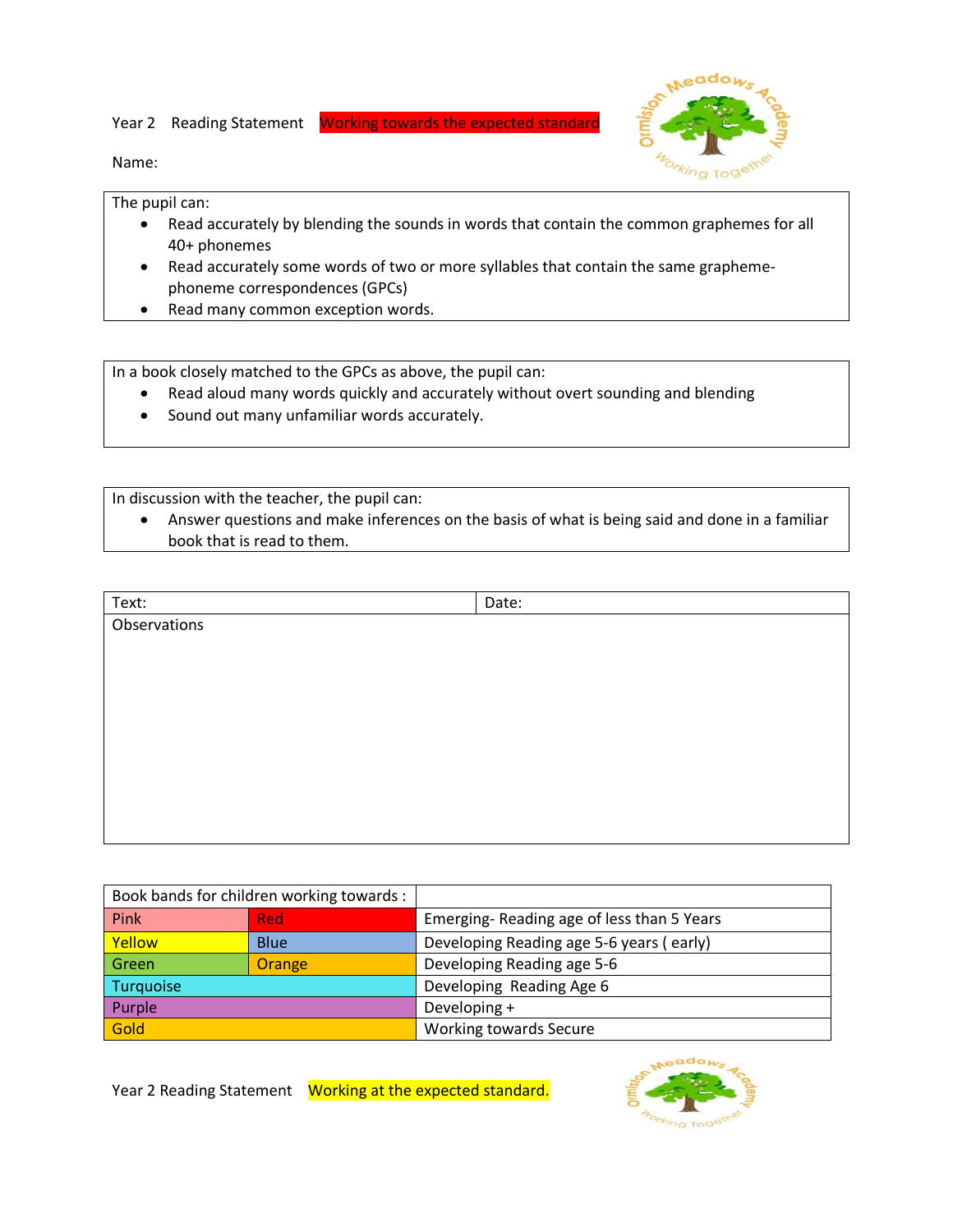Name:

The pupil can:

- Read accurately most words of two or more syllables
- Read most words containing common suffixes
- Read most common exception words.

In age-appropriate books, the pupil can:

- Read words accurately and fluently without overt sounding and blending, e.g at over 90 words per minute.
- Sound out most unfamiliar words accurately, without undue hesitation.

In a familiar book that they can already read accurately and fluently, the pupil can:

- Check it makes sense to them
- Answer questions and make some inferences on the basis of what is being said and done.

| Text:        | Date: |
|--------------|-------|
| Observations |       |
|              |       |
|              |       |
|              |       |
|              |       |
|              |       |
|              |       |
|              |       |
|              |       |
|              |       |
|              |       |

| Book band range for Secure: | White Level |
|-----------------------------|-------------|
|                             |             |

Year 2 Reading Statement Working at greater depth within the expected standard.